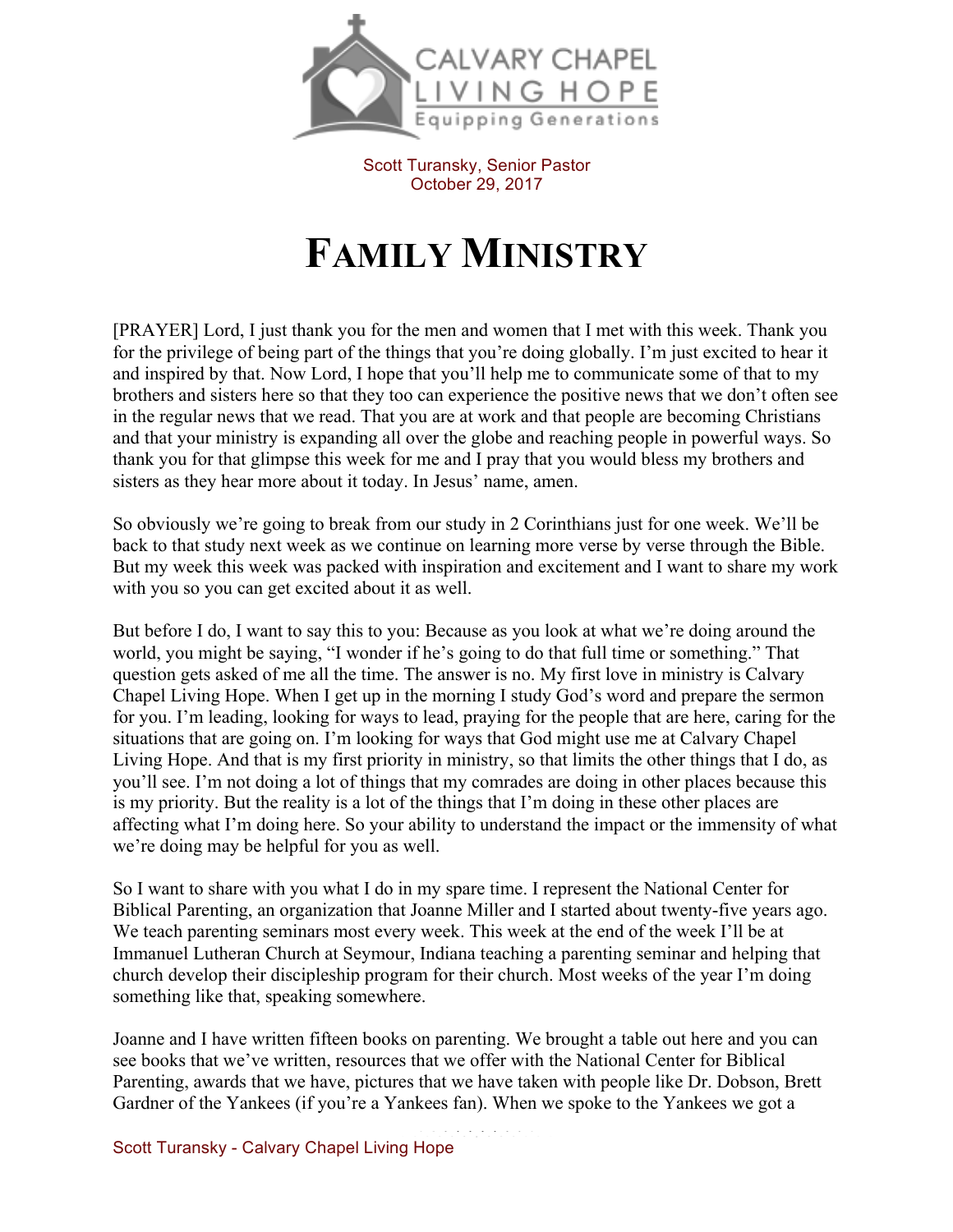picture of Brett with us. We have trained 150 presenters who teach our live parenting seminars, who can teach them around the country. We've trained an army of coaches. I'm training eighteen of them right now in an online environment. So they're in an eight-week program of training where they're learning how to help others.

We have a mission. Our mission statement at the National Center for Biblical Parenting is to equip parents to use a heart-based approach and empower churches to disciple parents. It's a two-prong mission. One is to reach directly into the lives of parents who need help working with heir children. It's different than behavior modification. It is a heart-based approach. That is very strategic and foundational, not only to the strength of parenting, but also to our theology and our faith. We also have programs that disciple churches and help churches know how to work with parents. So we have lots of programs. We have four training video programs. We have large group programs, small group programs, and one-on-one programs that church can use for discipleship.

In our ministry as we develop these tools, we have four goals. These goals are strategic for us because they determine how we develop solutions. Those four goals. First, we're biblical. That doesn't mean we find a solution and find a Bible verse to tag onto that. That's not how we work. We first do Biblical studies and after we do those studies we come out of those studies with practical ideas. So that's the practical.

The third is that we're focused on the heart, which is very important. And fourthly we look for adult solutions to children's problems so that children are not growing out of solutions, they're growing into them. Those four goals drive the resources that we have. So we've developed over the last twenty-five years a package. This package has strategies and tools that produce heart transformation in any child at any age with any problem. That's not hype.

One guy came to our seminar that we did at a Children's Pastors Conference and he said, "It sounded like hype to me, but now I've seen what you actually do and I realize that's real that you're doing that." It is powerful what we do.

If you have a child with autism, we have solutions that can help you using a heart-based approach. If you have children who have attention-deficit disorder, we help them using a heartbased approach. If you have oppositional defiant disorder, we have solutions that use a heartbased approach. If you have arguing with your mother when she says no disorder, or the disrespect your father when he tells you what to do disorder, we have solutions for those things using a heart-based approach. Powerful things happen in the midst of this package.

Now this package has been created now over the last twenty-five years and it is really strong. It forms the integrity of who we are. It's powerful and it reaches deep into the heart of a family.

Let me just give you one testimony from one of the coaches that was trained. Her name is Candice Jennings. She's from Oklahoma and she's working with a mom of an eleven-year old girl with sensory processing disorder. We get the presenting problem when we start a new case with any child. We want to know what the presenting problem is before we start developing solutions. Her presenting problem is that the child is territorial. "This is my stuff. Don't get into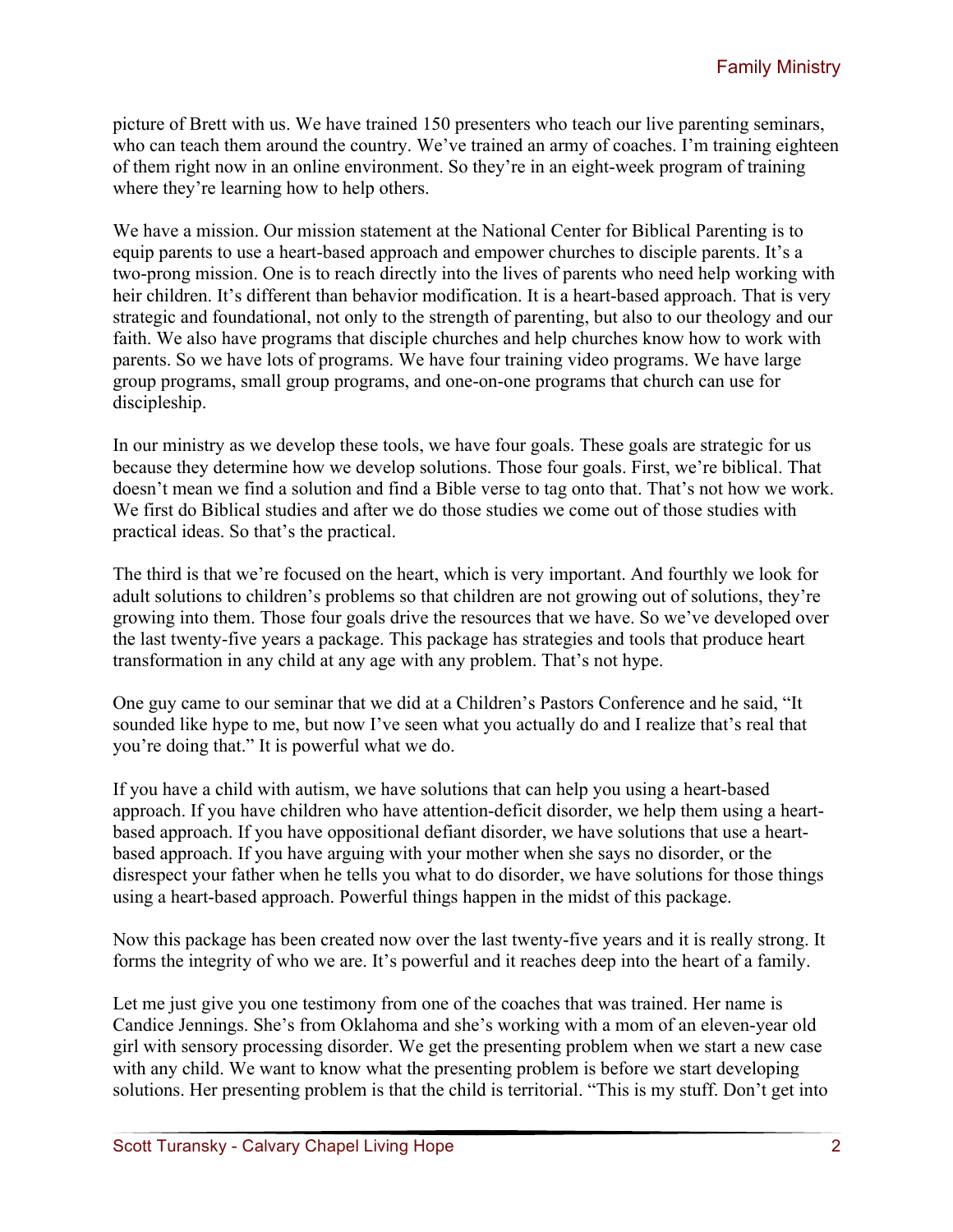my space," and so on. She's easily offended by things that are going on and she's very angry. You don't get to see the extent of the problem here, but those are the presenting problems. It's pretty extensive. This girl experienced significant change when her mom was trained by Candice to work with her in a particular way that we designed.

So Candice's testimony is this: "The work you and Joanne have done here is remarkable. It's actually more than that. I only wish I had found this earlier. I'm sure you hear that a lot. I feel so much more equipped and excited for how much more I still have to learn. I can't imagine any parent who wouldn't benefit from this teaching. It would have saved me and my children a lot of mistakes. I'm so privileged to be part of this training. It's an answer to a prayer that I have prayed for years. I just can't thank you enough for the help you've provided. I'm praying for the worldwide distribution of these materials, an exponential growth in the coaching program."

It is reaching countries all over the world. Right now in the coaching training I'm coaching someone from South Africa and someone from Australia. So we have people coming to America for the presenter training. We had someone from Kenya, someone from South Africa, and someone from England at the training that we did last month. But the coaching training takes place in your own home. So we have people from all over the world who have participated in that and using the material cross-culturally to make an impact in countries all over the world. So it's very powerful. That package now becomes a strategic piece that has given us integrity and people are looking at it and they're saying, "We want that package."

Now we have three theological truths that drive our ministry. These are very important truths. The first one is that parents are the best counselors for their children. We believe that. We believe parents are the best therapists, the best trainers for their children if they have a good plan. Our job is to give the plan to them. That's our desire. To show them what the plan looks like so the parents can do that better than anyone else. I want to suggest that parents do a better job of passing the faith onto children than Sunday School teachers, pastors, or a Christian school. It's the parents that we invest in. That's theological truth number one.

Theological truth number two is the church is God's vehicle for change in the world. The church is responsible for discipling people and part of that discipleship mandate is not just to teach them Bible, but to apply it to the parents in their lives so they can take Jesus home into areas such as their finances, their parenting, their marriage, and so on.

The third theological truth is the heart is the place where major change starts. That's Jesus' message. *Out of the heart is where the mouth speaks. Where the treasure is there your heart will be also.* Jesus had a message about the heart that we're taking and importing in to the parentchild dynamic and it's producing some rather significant results in the lives of people.

Now I want you to know and I want you to be praying for Ed Miller in the next month. Ed Miller will be crossing the United States on several trips, taking these trips to share the message of the National Center for Biblical Parenting. His goal is to raise money in all of these different cities. He's raising money and he's obtaining donors and advocates for our ministry so that we can raise the exposure of our ministry to more people so that more people can have access to it. That's the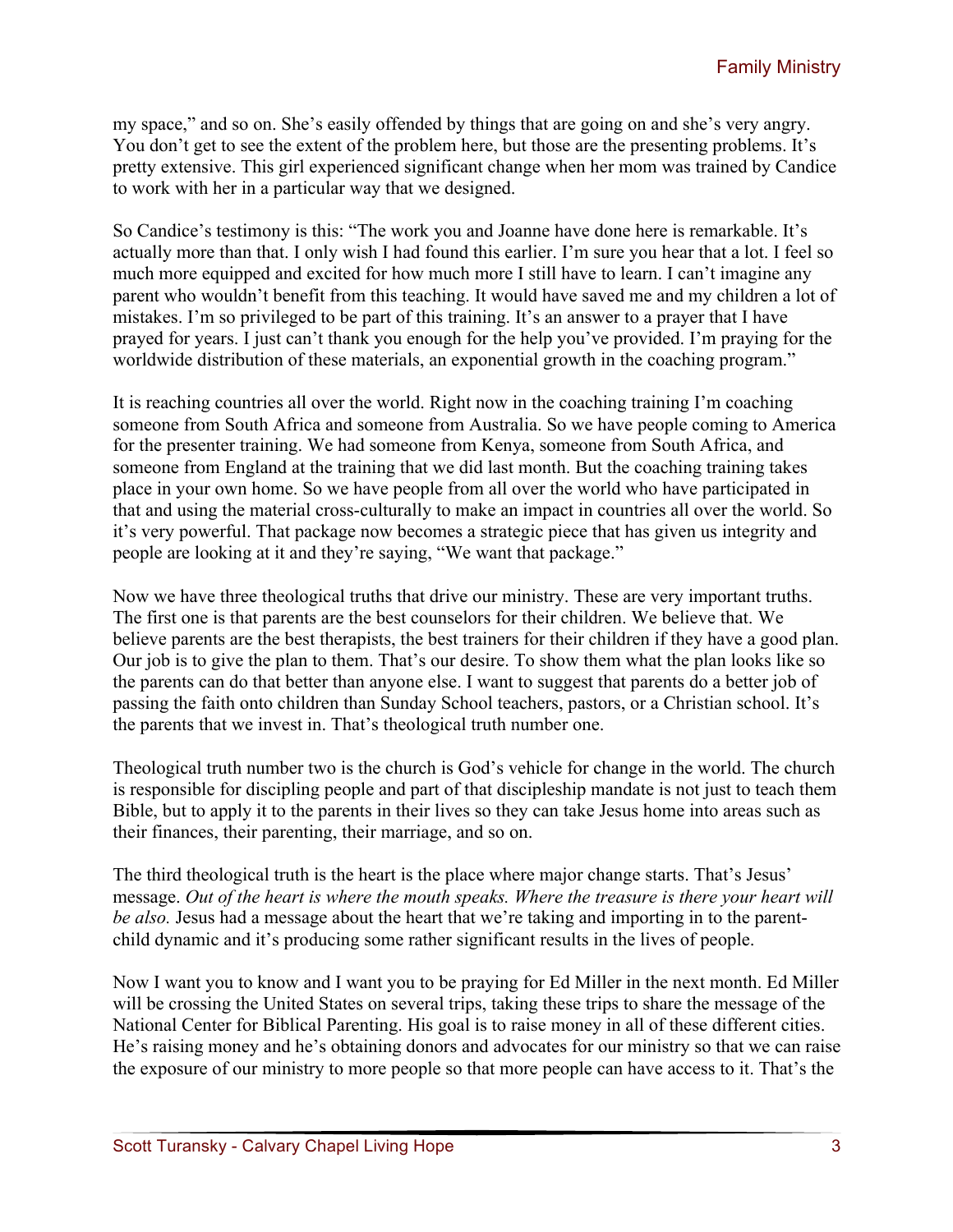goal of what he's doing. He's going to be traveling through all these cities over the next several weeks. So please be praying for him as he does travel and do that.

On Sunday, December 3rd, he's going to land back in Lawrenceville where he lives and he's going to host one of these advocate donor events at his home. I'd encourage you to put that on your calendar and go there and learn. You will learn so much about how transformation takes place. The transformation takes place in the life of a child. As you watch Ed demonstrate. In some of these places he's going to actually demonstrate it with young people. I don't know if he'll do that on the one on December 3<sup>rd</sup>, but he's also going to share more about the ministry and how it impacts people. It's just really powerful. Please pray for him. You might not see him much in the month of November because he's doing so much traveling.

But I want you to know that when you're trying to raise money for parent ministry, it's not as easy as raising money for disaster relief. When a hurricane takes place, it's a terrible thing and bad things happen. So our hearts are drawn to that and we say, "We've got to help these people who are the victims of the disaster." That's kind of an easier way to raise money for those kinds of things. But Ed's message is this. He's going around saying there's a bigger storm going on inside the lives of a child today, in the lives of families. That storm has to do with pressures that are on our young people and our children like never before in the history of our world. The pressures are huge and parents, grandparents, and mentors are key in this process. We have tools that can help bring a significant thing into the lives of these people and he's going out to share that message so that so that people can find out more about it.

The National Center for Biblical Parenting has some great tools. The world is recognizing that and people are coming to us. It's not like we're going to them. Awana came to us in 2005 and said, "We have a problem." Do you know who Awana is? Awana is this club program group. If you are choosing between scouts, something for your kids to do, I'd encourage you to choose Awana. If we had a church building and our church was larger we would probably have an Awana program going on. Closest Awana here is at GraceWay Church. They have a great program for Awana. I'd encourage you to be involved in that. They're having us come in and speak in February. You'll hear more about the life seminar we're going to do at their church come February.

But Awana realized they have a problem. Here's the problem. They are caring for children one at a time. They're helping the children grow spiritually, but they're saying the parents are sitting out in the parking lot waiting for the kids to be done or they go shopping and pick up their kids. We need something else. We've got to do something for the parents. They want to do Awana at home is what they're saying.

So in 2005 they came to the National Center for Biblical Parenting. They bought 5,000 copies of our book *Parenting is Heart Work* to use in their programs and they started using our presenters. Remember we have 150 trained presenters. That means they're locally distributed all over the United States. So our presenters then are invited in to Awana conferences. So Awana leadership goes into various conferences. They get 200-300 people together who are leaders and our presenters present information about parent training that they can take back and enhance the Awana program. So some churches are able to that.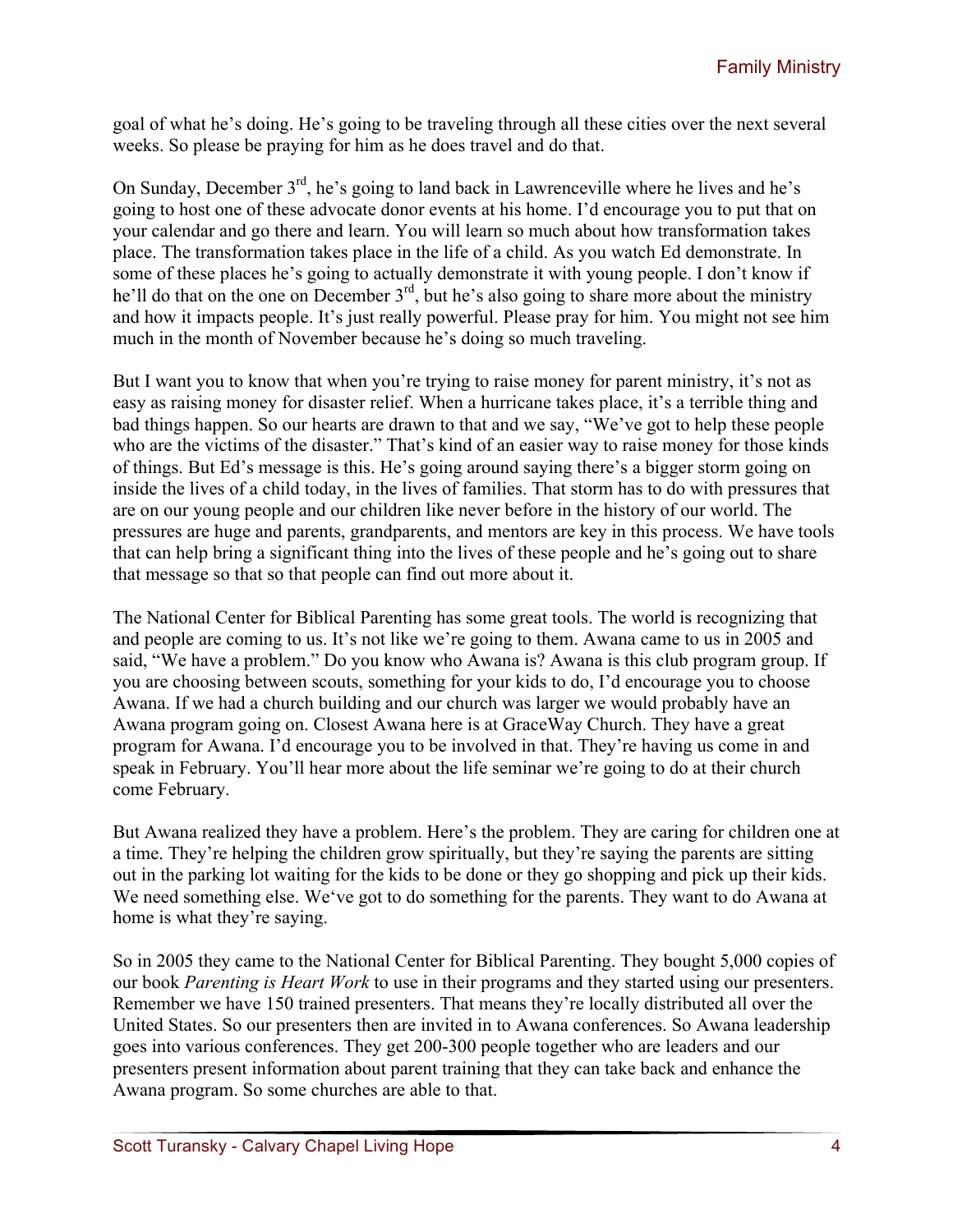Claude and Stephen Harrier are part of our presenter team and they sent me this email a couple weeks ago. You can see it's dated. I just copied this right off my computer. They're reporting on the Awana conference that they did. "Claude and I had a great time at the Awana conference in Mount Vernon and Spokane, Washington. We had three workshops in Mount Vernon and four workshops in Spokane. The Mount Vernon conference had about 250-300 in attendance and Spokane had about 700." These are leaders. These are influential people that are going back and influencing others. "The workshops were well attended. The Emotions Workshop in Spokane had 60+ with people spilling out to listen at the door. We were also able to sell quite a few books. Thanks for the opportunity to represent NCB at these conferences. We would welcome any further opportunities with Awana or other conferences."

They're also parent coaches, by the way. You notice in their comment they're saying, "We love this program. We can take up to four families at a time." I myself will take seven to ten families at a time. I have seven right now that I am working with. Ed Miller is taking on seven himself. The coaches each have a quota that they can accept for helping parents change.

Awana has taken this idea of parenting training to the next level and they've come to the National Center for Biblical Parenting to get that kind of help.

Other organizations have also come to us. For example Concordia University said, "We have a masters level program. All of the masters level students who are going to get Family Life Education degree need to go through a parenting class and we don't have a good parenting class. Where do we go to get a good parenting class?" They were told that if you want biblical parenting you go to the National Center for Biblical Parenting. So they called me and asked me to develop their course, which I did. Now every student going through the masters level program in family life education has to pass through my class that I designed.

Some of the students are saying, "This is the best class I've ever taken because it's so powerful." I have every one of the students working with a family during the class and they get to see families change. They might not even have any kids, but they're seeing families, miracles taking place in the lives of parents because of this package that we've developed and distributed in the midst of all of this. Amazing things happen in that particular situation.

Well there are many other organizations that have been a part of this with us. One of them I want to share with you is Transform World. This is the global outreach that is just so amazing to see what God is doing all over the world in family ministry. But before I do, I want to share with you a little bit more about what happens in churches when churches get a glimpse of this particular ministry.

So we've done seminars at Calvary Chapel Costa Mesa (the main Calvary) and many other Calvary Chapels have come to the National Center for Biblical Parenting for resources. We do live seminars and help them develop discipleship programs for parents. It's about developing an integral part of who you are as a church that minsters to families. I put the one Immanuel Lutheran Church because that's where we're going to be this week. There are hundreds of churches that are involved.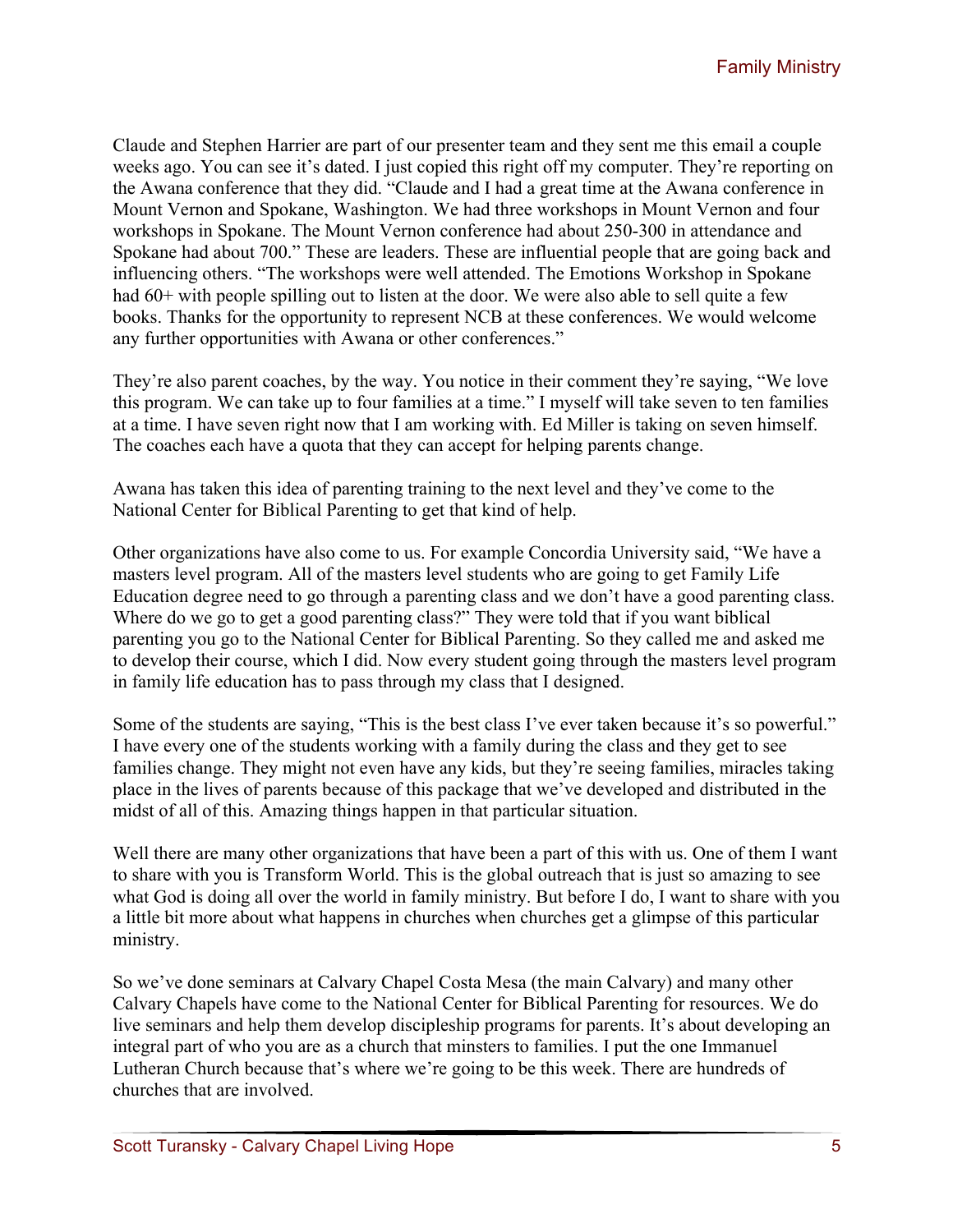First Baptist Church is a church that has 10,000 people. They have ten coaches that are being trained by us that are going to work one-on-one. They had a live seminar where we came in and taught live, and they have small groups that they're running right now using our material because they want to become a family-centered church.

I want you to understand the difference because most churches have something going for kids. Right? They have a kids program of some kind. If you're doing well, they're actually teaching them something. We're not talking about just children's ministry. We're talking about in a church changing children's ministry and youth ministry to family ministry. That's a significant change because it involves the parents and the programs. Instead of parents being disconnected and saying, "Well I'm doing my job by taking my kids to church," we're integrating the parents to work with their children in order to do powerful things.

That's where it comes back to our church because we are doing this at our church. At the National Center for Biblical Parenting we've developed a lot of resources, but at Calvary Chapel, which is a completely different organization, they are not merged at all. I'm kind of blending them together a little bit, but I want you to know they are two completely separate entities, two different 501(c)(3) organizations. They have different mission statements. But at Calvary Chapel Living Hope we want to be that kind of a church.

So one of the reasons we bring kids up is not because they're cute (although it is really cute to have them come up. I love it), but we bring them up because we believe in these children, that God wants to do a work in them. It's powerful to be doing that work.

Now I'm encouraged that a lot of people come to Calvary Chapel here who don't have children. There's a lot of single people, a lot of seniors who come here. I'm really grateful. So you know a lot of my sermons are targeted toward young people because I want to reach the next generation. But as we do that, the rest of us know we can apply these truths to our lives as well. I just don't want young people to think they're going to be a Christian someday. We're taking the ideas and we're applying them at Calvary Chapel Living Hope: to have parents involved with youth when we do a youth group, to have intergenerational mission opportunities so that we're working together to reach out and serve together, that in worship we have our children with us so they're learning how to worship the Lord and that we're trying to build strong marriages. We're trying to strengthen parenting in this church. So this church really is a family ministry church.

So let me just give you a quick overview of what it looks like. If we go into a church and a church says, "Hey, we want to become a family-oriented church, this is what we do," we say it starts with theology. You've got to get your theology straight. We've written this pamphlet. These are back there if you want to read it. I encourage you to read it. This talks about the theology of the family. So you get this rooted into your faith. We're saying to church leaders understand the theology.

We're working in churches all over the world, but these churches have things in common. They might have different denominations, but they all believe that Jesus Christ is the Savior of the world. They all believe that the Bible is foundational for our understanding of life. They all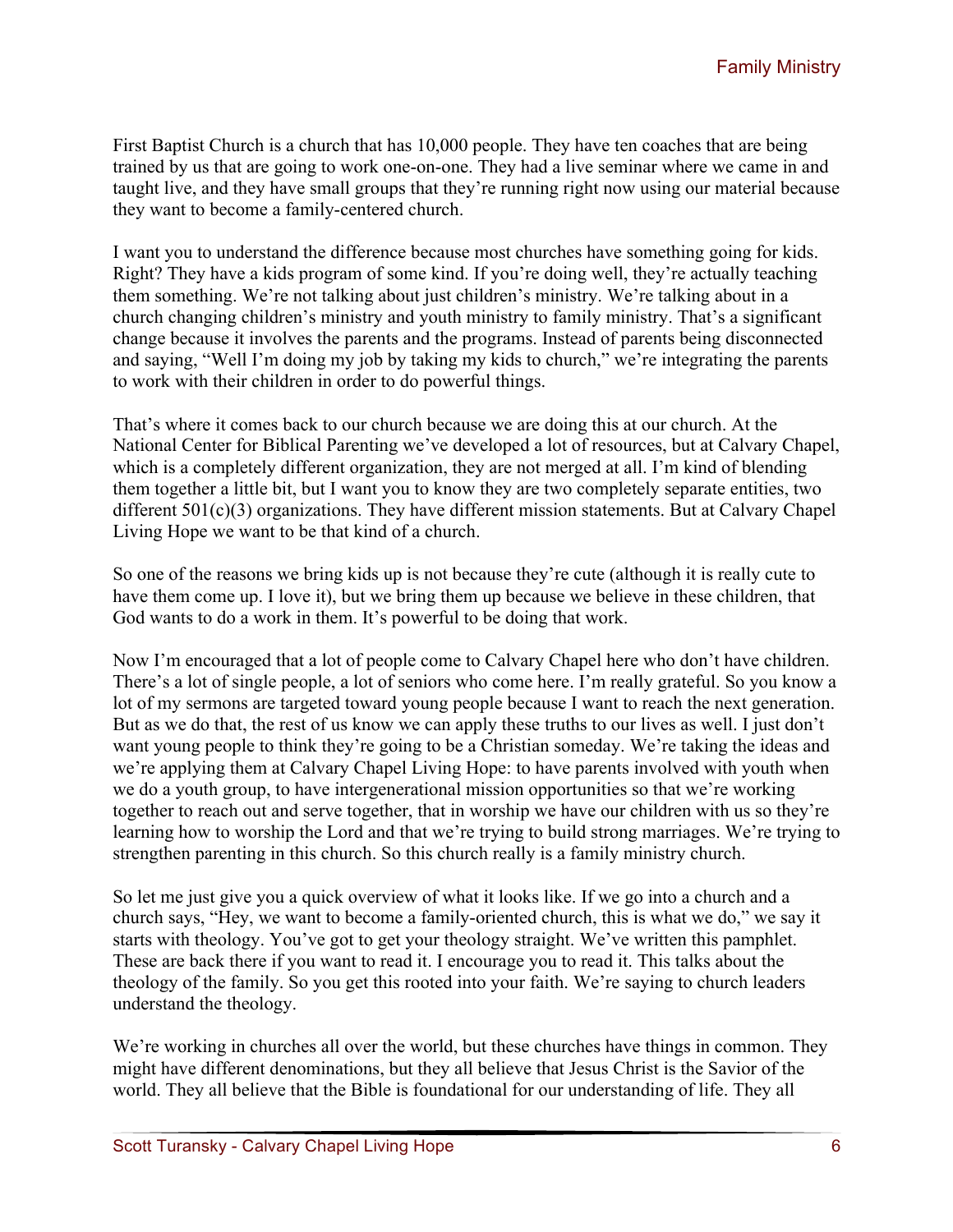believe that the family has a blueprint that God designed that has one man, one woman in marriage. All of the churches around the world we work with believe that.

This foundation for theology is important because we don't want churches just adding a program. "Oh we'll run a parenting class." No. We're trying to build this into the DNA of our church that we're doing discipleship in the midst of that.

There's also this booklet called *The Family in Crisis.* If you haven't seen this, it's out on the table. You can take some of those as well. This is the booklet we use. Both of these documents were designed. You can see the people who designed them on the back. It's the team that I'm a part of that I met with this week. There are six of us on that team. We design these theological pieces that can be used by churches to get the foundation down properly. I'd encourage you to look at those. They're on our website. You can have access to them at Calvary Chapel Living Hope. They are important to us.

So we get our theology straight and then we start with leadership families. Don't start with everybody else. Let's make sure the leadership families in the church have strong marriages, that they're working using biblical tools with their children. That doesn't mean all the kids are going to be successful or obey their parents. We're trying to work to that. But we're saying are we using tools we need that are going to strengthen families. So we start with leadership families. Notice we haven't done any programs yet. Let's get the core down.

Now the first thing we want to do then, if we're going to start getting out there and develop family ministry is we want to get the Bible, prayer, and worship into the home. I know you guys are thinking about getting married over here. I want you to know it starts right here. We want the Bible, worship, prayer, spiritual interaction going on in your relationship right now. Every marriage, every family. That's why our website is Take Jesus Home. It's not just a gimmick. We want you to take Jesus home into your home. Take the Bible, talk about it. What's going on in your home. If you want to do family ministry, we're suggesting to these churches that's what you've got to do.

Then we suggest you do multigenerational worship. That happens in a number of different ways in different churches, depending on if you have 10,000 or if you have 100 like we have. And then discipleship. Discipleship includes asking these questions. I hope you come to church at 9:45 because that's when we start. That's when these questions are asked: How are you doing in your relationship with God? How's it going in your family? That's one that's often missed in many churches. How's it going in your family? How's your marriage doing? How's it going with your kids? How are you doing in the church? How are you doing in your work world, classroom? And so on. Now once you get those things done, then you can do programs, events, activities, small groups, and so on that will help foster that and generate it. That's what we do when we go to churches. I'm not just talking about America. I'm talking about churches all over the world. That's the message that we take to them.

This is the team of people that I met with this week. We're holding the awards that we received. The award is siting out there so you can look at it. But these two guys are on the left are part of a family-oriented church. They started the church about the same time we did. That's Dr. Rob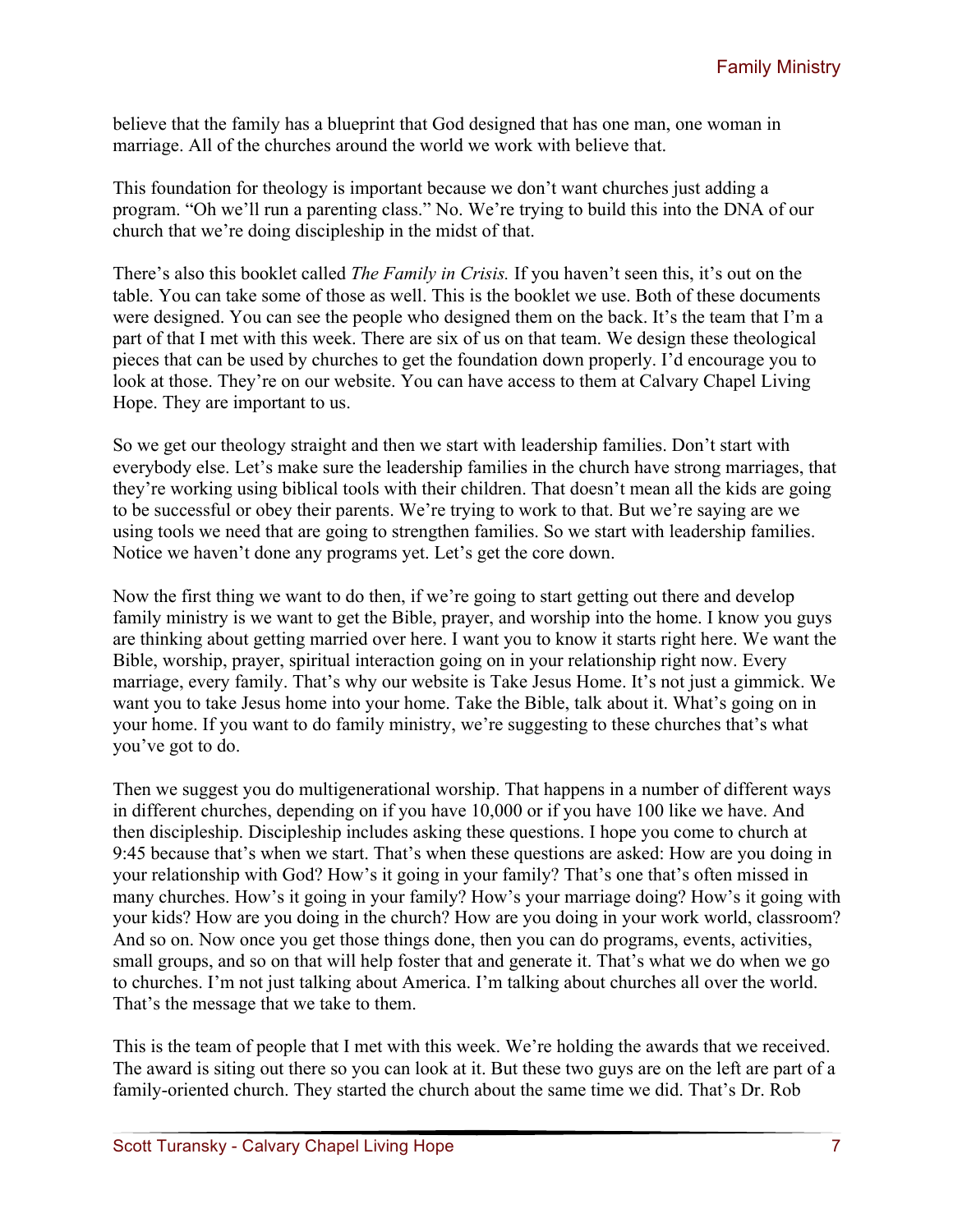Rienow and Jason. Then PC Matthew is the next gentleman with his wife, CB. Then Matthew Ling is our leader and he's with his wife, Rose. And then me and then there's Ben Freudenberg, Jennifer. They head up the Concordia Center for the Family.

Now these six men are responsible for generating activity and providing resources for the world. It's just a phenomenal task that we have in the area of family ministry. That's our job. So we sit around in these rooms and we have Skype sessions where we're talking about how can we take this to the next level. But we're connecting with all these organizations that want material. So Rob has all this marriage material. We have parenting material. And these other guys are supporting this and bringing this all together in some strategic ways.

I know some of you saw this video. Some of you didn't get to see it. This is Matthew Ling.

## [Start of Video]

Hi folks, this Sunday I want to give you an update on what's going on globally in the family of ministry movement. I've been spending time his week with Matthew Ling, our director, and several other global leaders in family ministry. We're a family ministry church providing an opportunity for others to see the kinds of things were doing. But I want you to hear Matthew talk about why family ministry church is important. So Matthew, tell us why is it important, not just in America but globally, to have your church be more like family ministry?

[Matthew] I want to thank the church for releasing your pastor to be with us this week. It is important because we don't automatically become good how we live in the godly ways a home, just being Christians. Being Christians we don't automatically become good parents or good husbands and wives and so on. We need to be discipled. I think there is something we all need as we need to learn how to pray, how to worship God, how to read the word of God the same way we need to live God's ways at home. Every one of us at different life stages, there's so many things we need to learn. We cannot use common sense. Not all common sense leads to good, God's ways. So we need to be discipled. That's why the key in family ministry is to learn to be mentors and to learn to live God's ways at home. We are a committee of believers. So I'm encouraged to hear that your church is a family-based church and gives so much emphasis to family discipleship. God bless you.

Thank you, Matthew. It's just a privilege to be with these guys and learn more about what God's doing around the world in family ministry and we are a part of it. [End of Video]

So now let me take you globally a little bit and show you what's going on around the world. This is the picture of the Christian population in countries in Asia. So I'm just going to spend time in Asia. We don't have time to go to what's going on in Europe. I might talk about South America just a little bit. But in Asia this represents the Christian growth in these countries. You can see in the chart that the largest circles are 100 million Christians. The small pink circles are 1 million and the black circles are less than 100,000 Christians. I just want to point out of a couple stories.

In China for example the Christian population is growing. Now Jack Egar who used to be the head of Awana has started his own ministry to develop children and families. I recently was with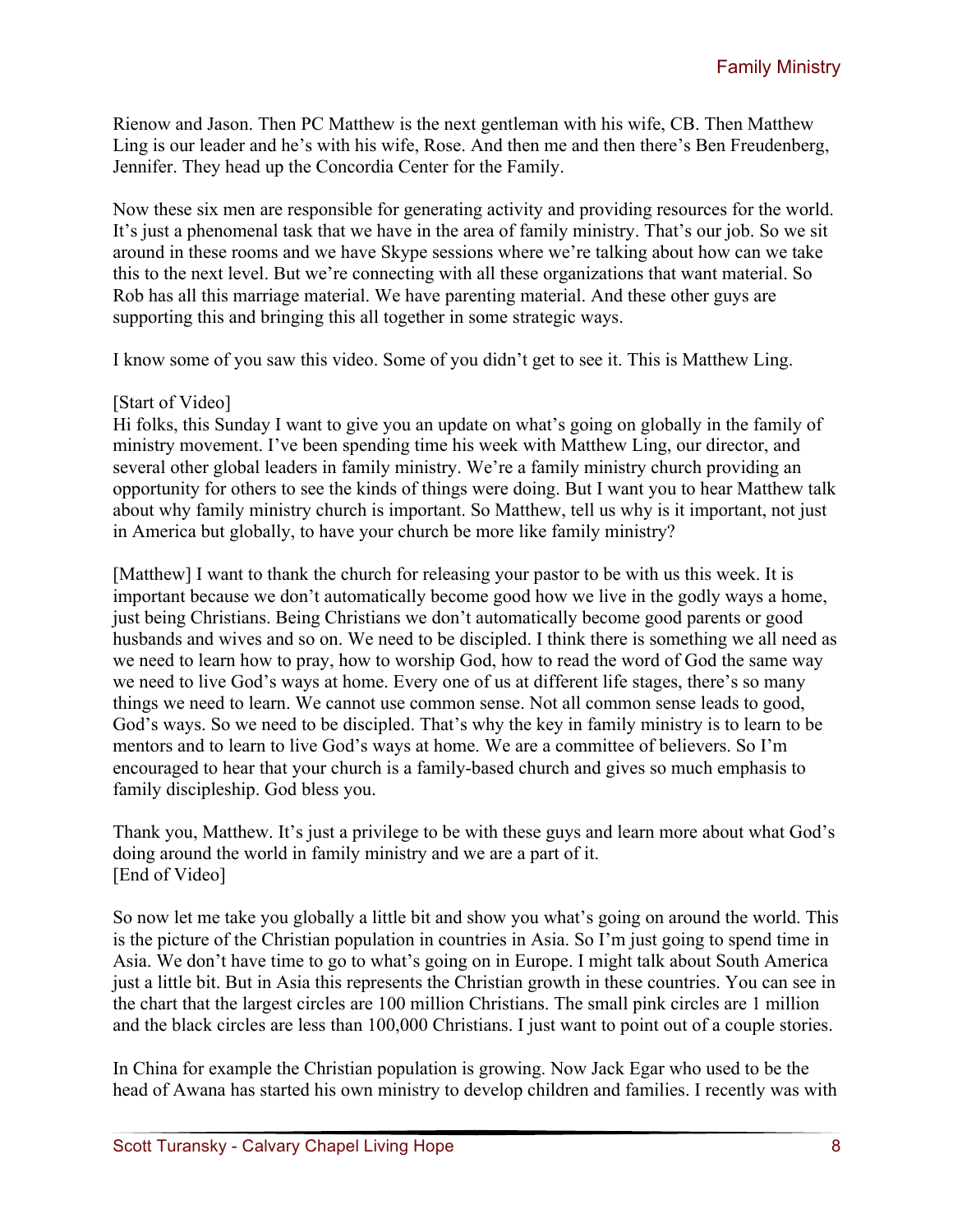him at a conference and he says, "Oh good. There you are. I need to talk to you." I said, "What's going on?"

He says, '"You're not going to believe what's happening in China. China is feeling like the morals in China are declining, so they've asked every business organization to develop a value system. They need to choose some value of some kind to emphasize. There's a group of businesses that want to emphasize the family. That's what they emphasize, so they have come to me and I have access to them. They came to Washington D.C. for me to meet with them for a couple of hours to explain some things to them about what we could do in family ministry. So I've been talking to them about you and others and if there's anyone who's going to do parenting, we want you to come help us do this in China. I met with them for a couple hours in Washington D.C. and they wanted more. So I ended up meeting with them for two days in this hotel. We got a room there we could meet and we just met for two days talking about it. They want so much more they want us to come to China to train leaders."

I say, "Wow, that's amazing." Now you've got to understand I get invited to go internationally to speak regularly and I keep saying no. Because I'm a pastor at Calvary Chapel Living Hope I can't be going all around the world speaking. I've trained all these people. They can go and do a lot of this. But it's very possible that in this situation I may go to China in order to do this training sometime if the Lord allows that to be the case.

In South Korea, all the ones with red lines happen to be ones where we're specifically working right now. In South Korea the largest church in the world, by the way, is in South Korea. It's huge. Pastor Cho is leading a church in South Korea. It's a Pentecostal church that loves the Lord. They had last year 900,000 people in their church. That's kind of a big church I would say. Can you imagine a church of 900,000 people? But the church over the last year has declined to 700,000. They have a problem in South Korea in the Christian church. The problem is that this next generation that's coming up is not on fire for the Lord like the first generation was. They're having trouble with it. They want to know what to do. They realize now that the solution is we've got to get more emphasis on family, family worship, things that are going on in the home. We've got to do more of that. So Matthew Ling was meeting with Pastor Cho about this and they are interested in more family ministry. Just strategic.

Let's go over to India. I'll share more about India in just a moment. You know that Compassion International was kicked out of India this year. 160,000 children being cared for by Compassion are not being cared for Compassion Ministries right now. It's just a challenge for them as they're trying to minister in India. Each one of these countries represents significant activity that God is doing. You can see that the Christian population is growing significantly.

And Nepal. Do you see Nepal up here, the little one? They had 10,000 Christians in Nepal twenty years ago. Now they have over 2 million Christians. Now that the first generation is growing and the second generation is coming up and they want to know what do we do? How do we train these Christians who didn't grow up in the Christian homes? How do we train them to work with their children? They're looking for solutions to be able to do that in Nepal.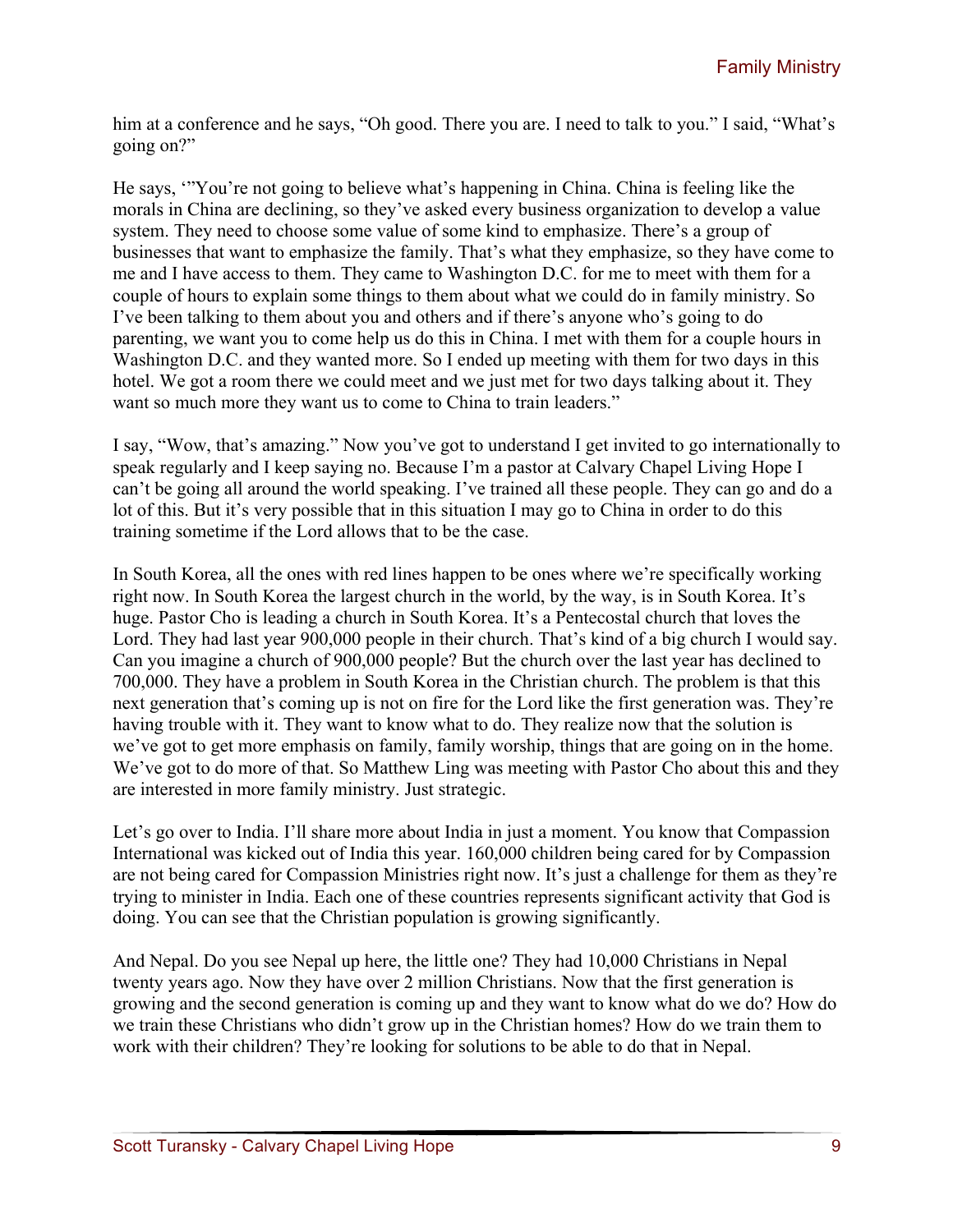And so there are meetings going on. Not just the meetings I had, but this is a regional meeting, WEA. Notice the bottom guy, secretary general. That stands for the World Evangelical Association, representing 130,000 churches around the globe who are evangelical churches who were saying we want to do family ministry. 130,000 churches are interested in family ministry. We're the parenting arm for that.

You've got these other Matthew Lings in the upper left-hand corner from Malaysia. He's from Malaysia. You've got all these different leaders represented from all these areas and they each represent networks of people. These are the people who have come together as the primary leaders of each of those countries to go back and influence so many people just in the Asia Evangelical Alliance.

Three conferences in India alone. PC Matthew is the one heading up these conferences, but this is the one in New Dehli. This is the one last year in 2016. This is Pune. Also there are 1.3 billion people in the nation of India and PC Matthew is significantly relating to many of those churches that are trying to grow. These are leaders representing churches who've come together who say, "We want to take family ministry back to our churches. How do we do this?" I don't know if you can recognize the guy on the far left. His name is Maco Susai. He spoke here in our church last year when he was here getting trained by the National Center for Biblical Parenting. Just strategic ministry taking place.

I want to tell you about the opportunity we have with Compassion International. This is just amazing. Here's what Compassion's ministry looks like. This is Compassion's map. Compassion International is an organization where you can sponsor a child. The blue are the countries that have sponsored children. The yellow are the countries that are sponsoring children. So you can notice all the countries all over the world. I just noticed Thailand over there on the right hand side because I'm going to refer to Thailand in a moment. All over the place. Notice India is not on the list at the present time.

Compassion's mission looked like this until this year. So the goal is to reach one child, and a family like yours from a church can minister to that child. Compassion's ministry is through the church, so they have churches in that area who are caring for people specifically and as they do, they're realizing we could be doing more. That's what they're saying. We're only ministering to each child, helping them to be doing well, but we're not ministering significantly to the whole family. We could do more to minister to the whole family. How can we do this? So they're now using resources from the Family Challenge movement in Transform World, Concordia Center for the Family, and the National Center for Biblical Parenting in order to make that happen.

Now I was contacted last month by Compassion International Ecuador. "We have seventy leaders that want to be trained to parenting and use this package that you have on parent training. We've heard about it. We want to use this. Would you come down to Ecuador and train these seventy leaders?" Basically I said I don't travel outside of the United Sates. You can come. We sponsor people to come to the United Sates to train them, but there are certain conditions where I will go outside of the United Sates and that's if I'm going to train leaders that are going to pass the word, pass the message on. In this case, that's one of those times where I may go to Ecuador and I may train the leaders in Ecuador with Compassion International to reach the churches that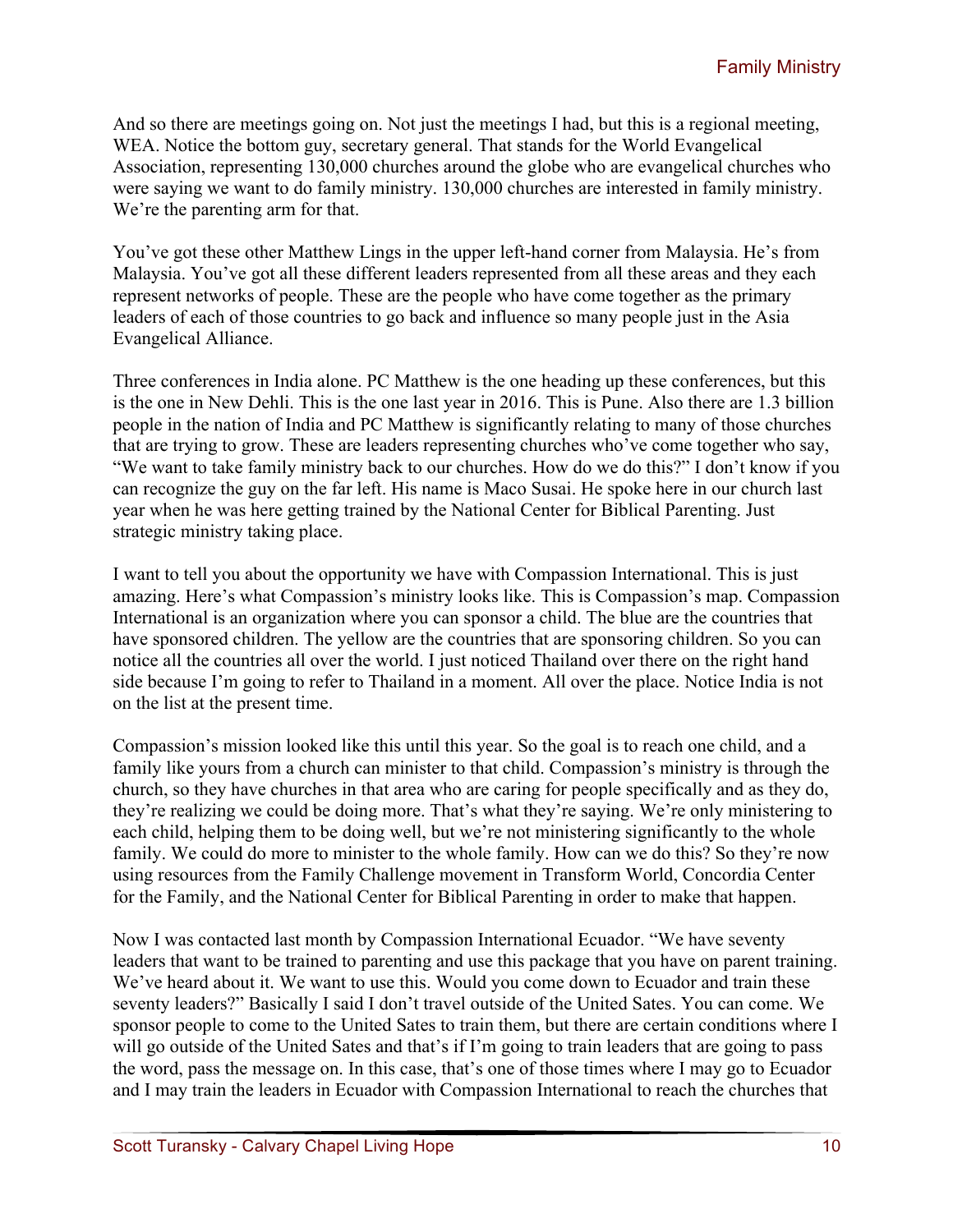they're all affiliated with and networking effect here as we're moving forward and down the path.

This is the eight-nation Bangkok training. Eight nations from Transform World Family Challenge, that's part of the organization I'm in. I head up with five other guys the Transform World Family Challenge. That's who we are. This was a meeting of eight nations that I didn't go to in last October in Bangkok in order to bring training to these leaders from eight different nations so they could take family ministry back to their churches. It's just strategic to see what's going on.

In Nepal, one of the poorest countries in the world. India, who's a very poor country, they can't afford anything. A person makes 100 U.S. dollars a month. That's how much money they make. They're just so poor and they are caring for the people in Nepal. PC Matthew has a mission group that nets the Family Challenge movement that I'm working with. That's our group in Nepal who's being trained to do some amazing things. We're very excited about that.

This is Compassion now. An actual booklet that Compassion Points puts out called *Signs and Indicators of a Child Transforming Church*. I want you to see this because this is the kind of church we are. I'm going to bring you back to our church so that you can see what we're doing. Compassion realizes we need to be child-transforming churches. How are we going to do this? You can't read this, I know, but I just want you to see the purple one there. I'm going to blow that one up in a minute. That's a piece of something bigger on this compassion manifesto of what they're going to do. This is what we are. This is what we're doing at Calvary Chapel Living Hope.

Let me read you this compassion statement about the family, number three, honoring the centrality of the family. The church promotes the active involvement, the families in the lives of their children and friends and partners with families to impact the spiritual, physical, and emotional well being of children and youth through the following things: One – the church leaders and workers always help children and youth to honor their parents. You can do that. You're right around here talking to kids. Honor your parents. It's a biblical mandate. So we're helping kids do that. Number two – the church effectively helps the church build stronger families. Number three – Christian parents in the community are always the first ones to share Christ and His gospel to their children. We want parents to be equipped to talk about the gospel with their kids. Four – Members consider the church as part of their spiritual family because the reality today is that we have families that are in all kinds of conditions. We've got families where not both parents are on the same page, we've got some parents who are split, and we've got single parents, we've got adopted parents, foster care, grandparents raising children, and we have the safety net that God calls the church family to be a part of that. So they're tying into that there. Children and youth need to see the parents, guardians as important role models who inspire them to become followers of Jesus. That's what we're trying to do here.

It's just amazing, and to hear all the stories it's hard to condense all the things I heard and learned this week and give you those updates.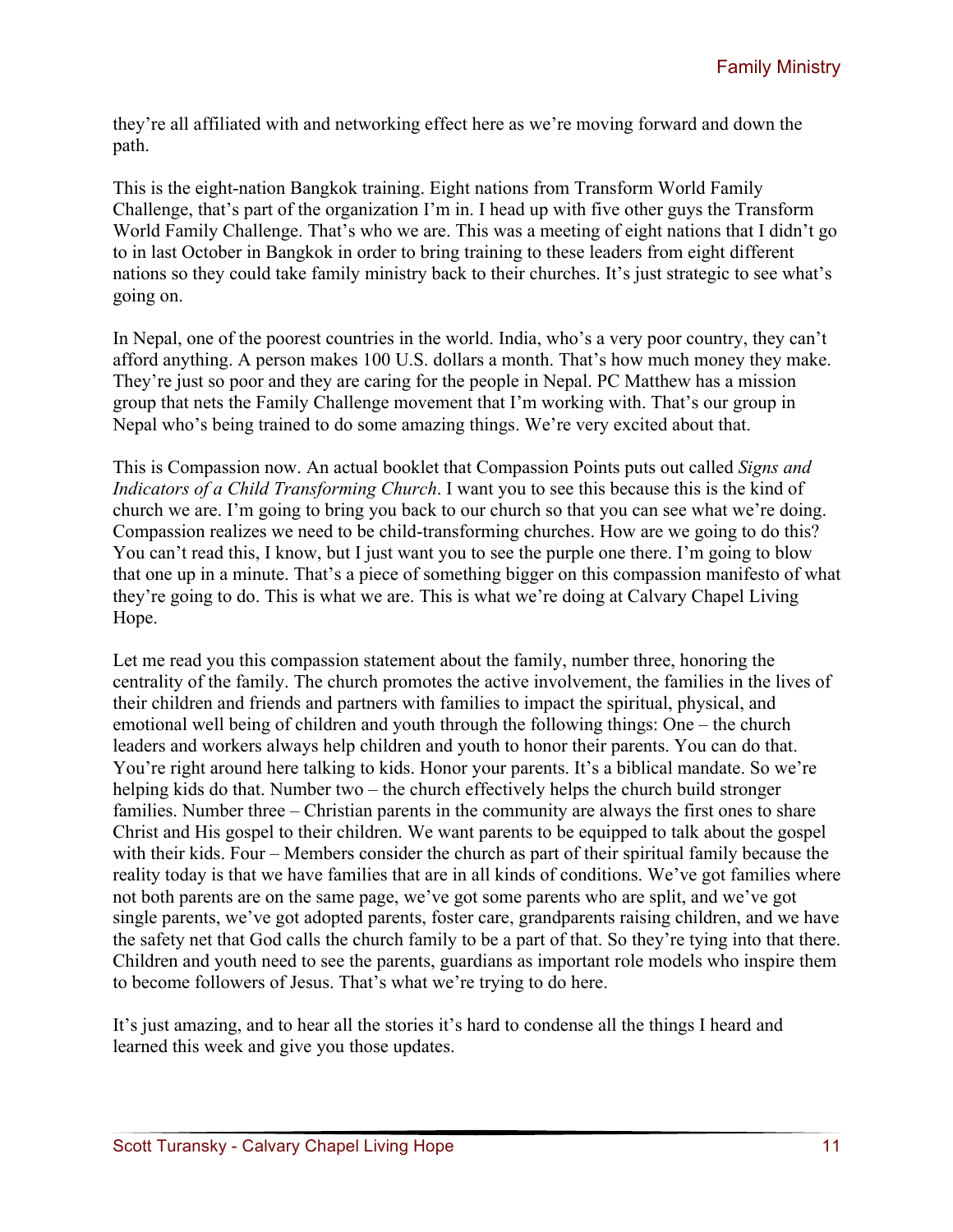But let me just tell you, if you want to get involved, there are some things you can do. One is to stay informed about what's going on in the Family Challenge movement, and pray for what's going on. Attend the formal meeting on December 3<sup>rd</sup>, if you'd like. If you're interested in more about that, you can do that. I would also encourage you to get involved at Calvary Chapel Living Hope. Let's get involved. Do the work here because churches out there are looking at us. Matthew Ling says, "I would like to meet with you to see more of what you're doing. I want to meet with you and Rob, and see how you're doing family church so we can use those as models and help other churches that are small or medium sized or large know what to do." So as you're working and getting involved in Calvary Chapel Living Hope, talk about family with each other. How can we strengthen family relationships? Help with the children's ministry.

Did you see all those kid that went out today? Maybe you would consider helping with those kids as we're trying to build into those lives and help them understand more about God and who He is.

Give to Calvary Chapel. If you're not regularly giving to Cavalry Chapel, I'd encourage you to do that. Be part of what God is doing in this place. I want to say that because it is an opportunity for you to give to the National Center for Biblical Parenting and become a donor, but don't do that before you become a donor here at Calvary Chapel. Let's make our infrastructure strong so we can do the mission that God has called us to do. Should you want to become a donor or an advocate for family ministry, the National Center for Biblical Parenting is a strategic way to do any of that. If you're interested in any of those things you can mark that down on your communication card. I read all those communication cards myself and I'd be happy to pass those on to other people and let them know what's going on.

We have five couples here that are getting married. I just want to pray for them. So we've got Dan and Kimberly. We've got Megan (Walter is not here today). We've got Josh and Ashley. We've got Jeremy and Akin. And we've got Tim and Margie. What we do in premarital work is really important. We want to build strong marriages. I just told you who they are. I'd encourage you to talk to hem. What makes marriage work? If you're married, you should talk to them. If you have some challenges in your marriage, maybe you should talk to them and kind of give them a preview of what marriage is really like. They're in the honeymoon stage or the engagement stage. Sometimes they don't get it all. We want to build into these lives of these young people that are getting married right here in our church. Five couples. That's big news and I'm really grateful. I trust that God will work in the lives of those people as we continue to move forward.

Let's pray for Ed and his ministry. What he's doing this weekend is phenomenal and then he comes back and starts traveling all over the place. Pray for me. Joanne and I leave this afternoon, if the weather permits. We're flying to Awana headquarters to do some filming before we come back tomorrow. And then we're traveling all over the place, creating new resources. We've got a two-year project that we're working on to create some more resources for the church. Lots of things going on there. We'd love to have you be apart of it.

Would you stand with me? Let's pray together.